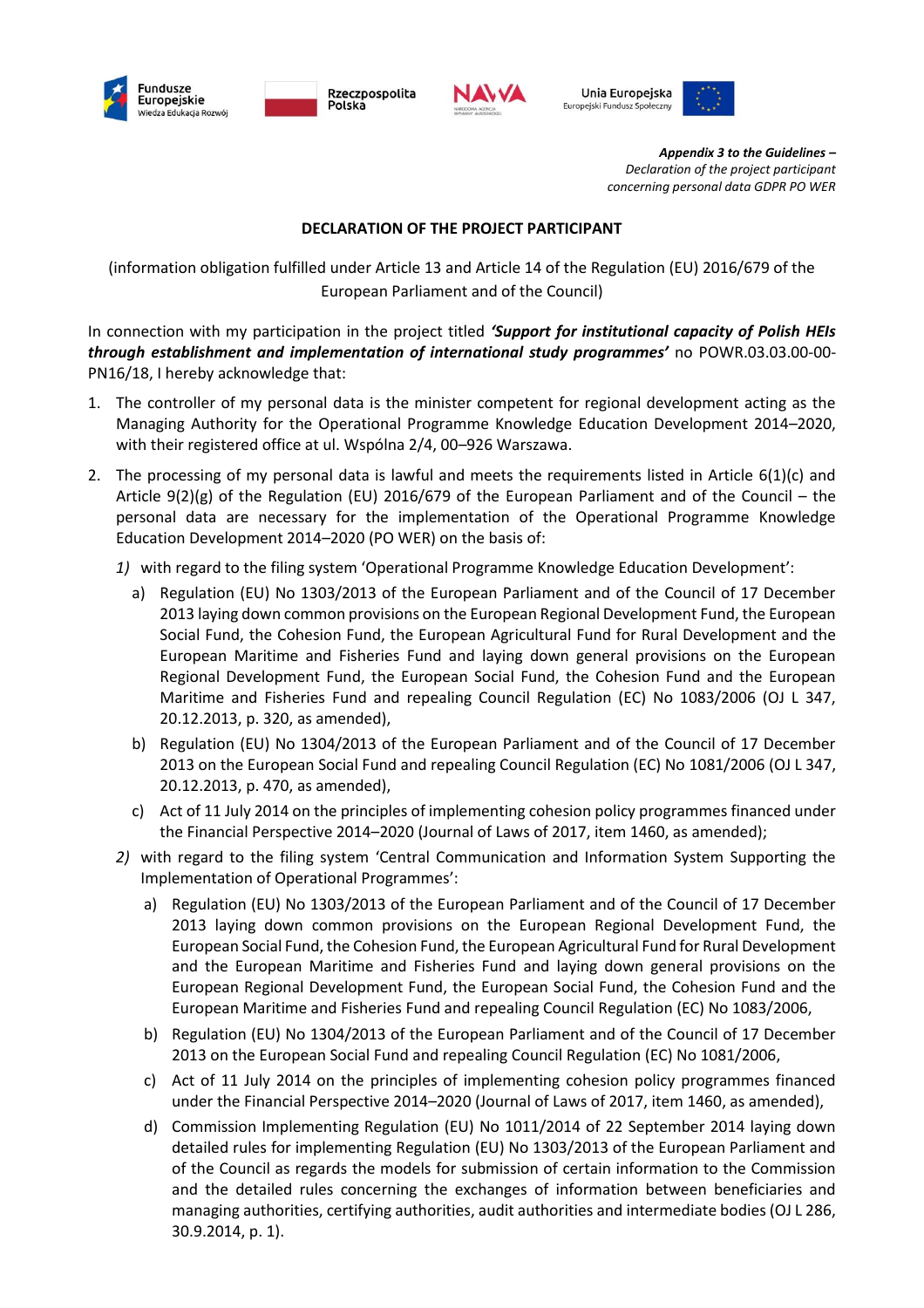

 $\overline{\phantom{a}}$ 





Unia Europeiska Europejski Fundusz Społeczny



- 3. My personal data will be processed exclusively for the purpose of implementation of the project titled *"Support for institutional capacity of Polish HEIs through establishment and implementation of international study programmes"*, in particular in order to confirm the eligibility of expenses, provide support and carry out monitoring, evaluation, checks, audit, reporting as well as information and promotional activities under PO WER.
- 4. My personal data have been entrusted for processing to Intermediary Body **National Centre for Research and Development, ul. Nowogrodzka 47a, 00-695 Warszawa**, to the beneficiary that carries out the project – **Polish National Agency for Academic Exchange**, **ul. Polna 40, 00-635 Warszawa**, and to entities commissioned by the beneficiary to participate in the implementation of the project – **University of Economics in Katowice, ul. 1 Maja 50, 40-287 Katowice** (name and address of the university) and *not applicable* (name and address of the above mentioned entities). My personal data may be provided to entities commissioned by the Managing Authority, the Intermediary Body or the beneficiary to carry out evaluation studies. My personal data may also be entrusted to specialised businesses commissioned by the Managing Authority, the Intermediary Body or the beneficiary to carry out checks and audits under PO WER.
- 5. The provision of personal data is a prerequisite of receiving support, and refusal to provide personal data results in lack of possibility to receive support under the project.
- 6. Within four weeks of the end of participation in the project, I will provide the beneficiary with data concerning my status on the labour market and information about my participation in education or training and gained qualifications or competences.
- 7. Within three months of the end of participation in the project, I will provide the beneficiary with data concerning my status on the labour market.
- 8. For the purpose of confirming the eligibility of expenses under the project, my personal data such as given name(s), family name, Civil Registration Number (PESEL), project number, project participation start date, project participation end date, insurance title code, amount of health insurance premium, and amount of accident insurance premium may be processed in the filing system 'Personal Data from the Social Insurance Institution (ZUS),' whose controller is the minister competent for regional development. The processing of my personal data is lawful and meets the requirements listed in Article 6(1)(c) and Article  $9(2)(g)$  of the Regulation (EU) 2016/679 of the European Parliament and of the Council – the personal data are necessary for the implementation of the Operational Programme Knowledge Education Development 2014–2020 (PO WER) on the basis of: $1$ 
	- 1) Regulation (EU) No 1303/2013 of the European Parliament and of the Council of 17 December 2013 laying down common provisions on the European Regional Development Fund, the European Social Fund, the Cohesion Fund, the European Agricultural Fund for Rural Development and the European Maritime and Fisheries Fund and laying down general provisions on the European Regional Development Fund, the European Social Fund, the Cohesion Fund and the European Maritime and Fisheries Fund and repealing Council Regulation (EC) No 1083/2006,
	- 2) Regulation (EU) No 1304/2013 of the European Parliament and of the Council of 17 December 2013 on the European Social Fund and repealing Council Regulation (EC) No 1081/2006,
	- 3) Act of 11 July 2014 on the principles of implementing cohesion policy programmes financed under the Financial Perspective 2014–2020 (Journal of Laws of 2017, item 1460, as amended),
	- 4) Act of 13 October 1998 on the social insurance system (Journal of Laws of 2017, item 1778, as amended).

My personal data have been entrusted for processing to the Intermediary Body – *not applicable* (name and address of the relevant Intermediary Body), the beneficiary that implements the project – *not applicable* (name and address of the beneficiary) and entities commissioned by the beneficiary to participate in the implementation of the project – *not applicable* (name and address of the above

<sup>&</sup>lt;sup>1</sup> Personal data are processed in the filing system 'Personal Data from the Social Insurance Institution (ZUS)' when the project funding agreement with the Beneficiary is concluded by the Ministry of Family, Labour and Social Policy or by the Province Labour Office.